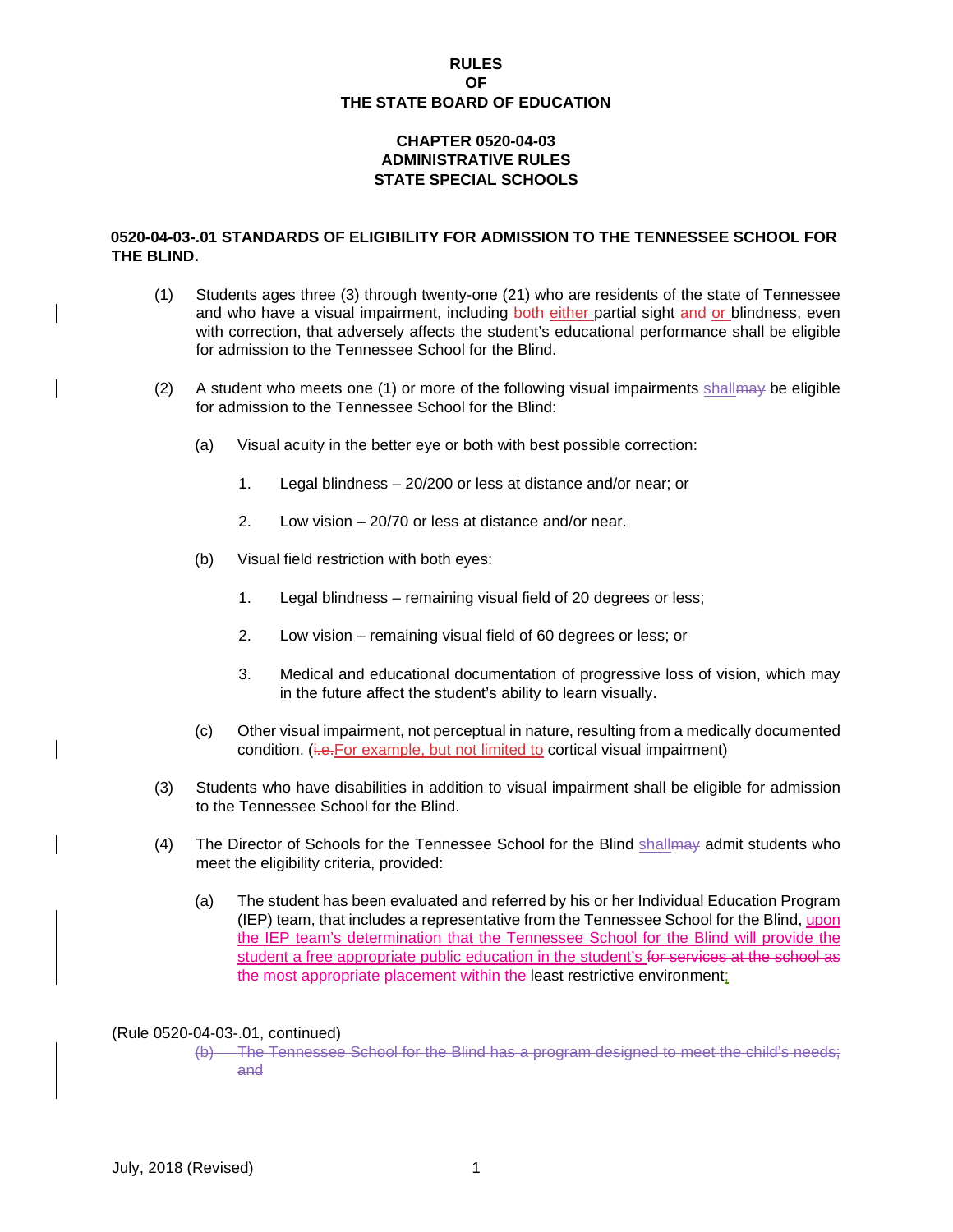- (b) A complete ophthalmological report for the student has been submitted; and-
- (c) The student meets the criteria in Tennessee School for the Blind Policy 6.2030, School Admissions and Enrollment.
- (5) The student's district of origin and the Tennessee School for the Blind shall annually sign a placement agreement outlining the responsibilities of the district of origin and the responsibilities of Tennessee School for the Blind regarding the student's free and appropriate public education and services provided pursuant to the student's IEP.
- (6) Student admittance to the Tennessee School for the Blind residential program shall be based on the school's Policy 3.7000, Residential Program.

*Authority: T.C.A.* §§ *49-10-701 and 49-10-8050-1001 et seq.1. Administrative History: Original rule filed August 26, 1986; effective November 29, 1986. Repeal and new rule filed March 16, 1992; effective June 29, 1992. Amendments filed April 4, 2018; effective July 3, 2018.* 

## **0520-04-03-.02 STANDARDS OF ELIGIBILITY FOR ADMISSION TO THE TENNESSEE SCHOOL FOR THE DEAF AND WEST TENNESSEE SCHOOL FOR THE DEAF.**

- (1) Students ages three (3) through twenty-one (21) who are residents of Tennessee and who have a hearing impairment that is so significant that the child is impaired in processing linguistic information through hearing, with or without amplification, that adversely affects a child's educational performance, shall be eligible for admission to the Tennessee School for the Deaf and West Tennessee School for the Deaf.
- (2) A student who meets one (1) or more of the following hearing impairments shall  $\theta$  be eligible for admission to the Tennessee School for the Deaf or West Tennessee School for the Deaf:
	- (a) A permanent or fluctuating hearing threshold level evidenced by:
		- 1. An unaided hearing threshold level of 30 dB or greater based on the pure tone average of 500, 1000, and 2000 Hz in the better ear;
		- 2. A high frequency hearing threshold level of 30 dB or greater based on the pure tone average of 1000, 2000 and 3000 Hz;
		- 3. An unilateral hearing threshold level of 30 dB or greater, based on the pure tone average of 500, 1000, and 2000 Hz unaided; or
		- 4. An auditory evoked potential response evidencing permanent hearing loss at multiple frequencies equivalent to or in excess of the decibel hearing loss threshold criteria for pure tone audiometric testing specified above.
	- (b) A hearing threshold that interferes with progress in developmental skills or academic performance, social-emotional development, or linguistic and communicative skills.
	- (c) An inability to discriminate speech within the normal range, or a medical condition that prevents the child from processing spoken language auditorially in spite of normal hearing.
	- (d) Evidence of genetic deafness history in the student's family and early identification of progressive hearing loss.